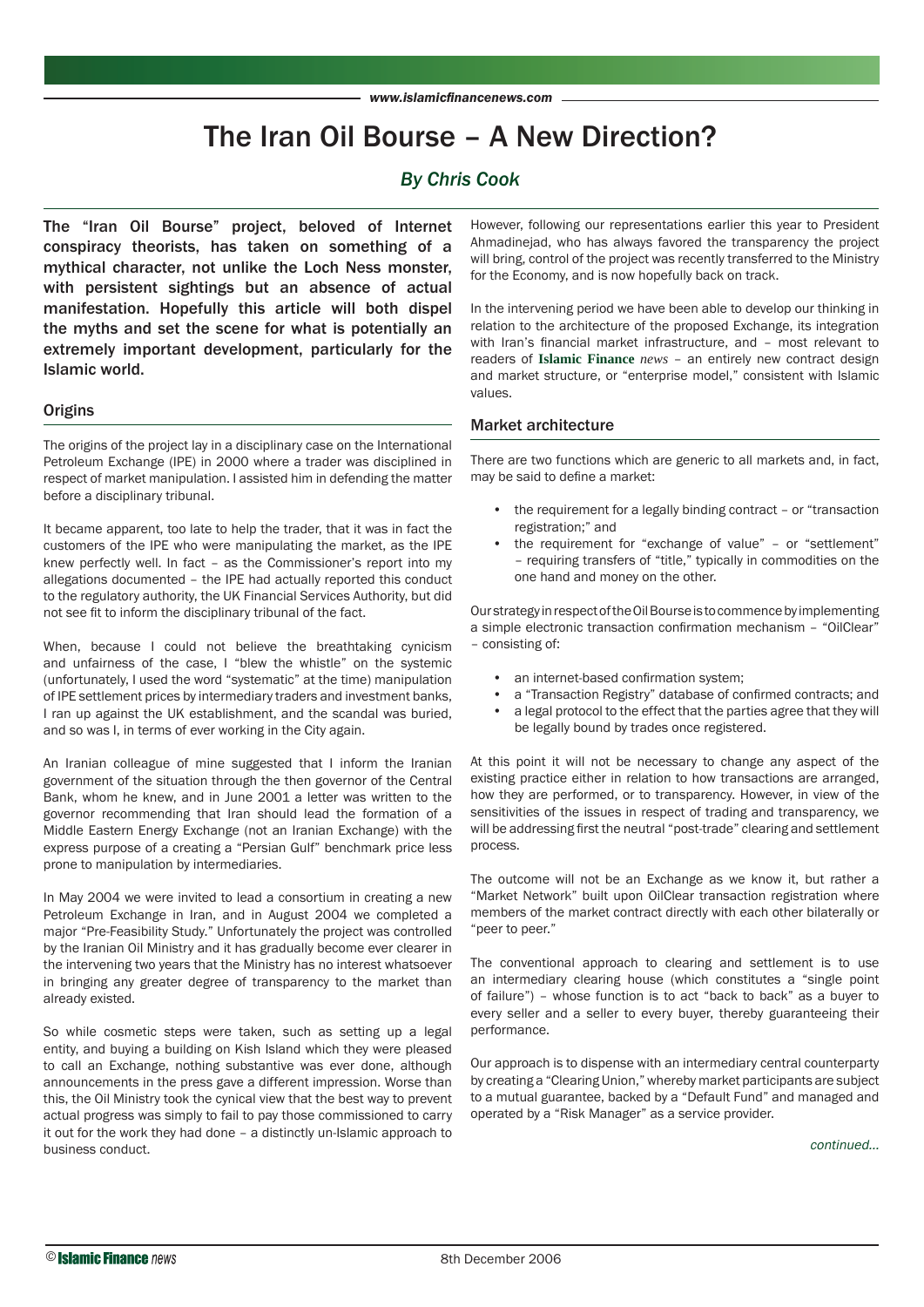# The Iran Oil Bourse – A New Direction? *(continued...)*

The key to the clearing union and to the contract design, which I will refer to below, is a new partnership-based "Enterprise Model," or legal and financial structure - the "Open Corporate."

## Introducing the Open Corporate

A corporate entity is a fictitious legal person capable of owning assets and entering into contracts in the same way as an individual: in other words, it is a "legal wrapper" or vehicle.

In April 2001 the UK Government was coerced by the UK accountancy profession (which had previously "purchased" legislation in Jersey and threatened to go "offshore") into introducing the UK Limited Liability Partnership (LLP). Despite the misleading name, an LLP is not legally a partnership with joint and several liability, but is a corporate body with a continuing legal existence independent of its members. As with a Limited Liability Company, members cannot lose more than they invest in money or money's worth.

Unlike a company, where the legal agreements (Memorandum of Incorporation and Articles of Association) are prescribed by statute, an LLP agreement between members is open. It need not even be in writing, since there are partnership-based default provisions, and it is infinitely flexible, since it may be whatever the members consensually agree.

Crucially, the members have no responsibility for each other's actions individually (as in the "several" liability of a partnership), but rather have a "joint" or collective responsibility bound by the LLP agreement.

This entity has recently been introduced in the new financial centers of both Dubai and Qatar, and is under consideration by other jurisdictions. In tax terms it is tax transparent – that is to say, LLPs themselves pay no tax (unlike companies, which pay corporation tax), but their members do so in respect of income or gains made through the LLP.

An Open Corporate enables a unique synthesis of collective and individual rights and obligations and, in particular, the creation of:

- Clearing unions linking together consortia of market users with consortia of service providers, and a default fund held by a custodian or trustee.
- Pools of commodities such as oil, oil products and LNG, in which proportional equity shares constitute an entirely new and tradable class of asset-based contracts.

## Deficit-based contracts

Conventional futures contracts consist of an obligation entered into at an agreed price to make or take delivery of an agreed underlying or physical commodity or asset at a future point in time.

Because the seller need not be in possession of the underlying, he is therefore able to sell short (i.e. something he does not currently own) and profit from a fall in price by buying back the contract at a lower price. Such contracts are therefore inherently deficit-based.

A clearing house typically requires from both buyer and seller a deposit or margin payment in cash or collateral – increased and decreased

relative to the market's volatility – which underpins its guarantee of contract performance.

The fact that a relatively small deposit controls a much larger contract value gives rise to the phenomenon of gearing, and leads to the possibility of rapid speculative profits and losses.

This gearing is exactly congruent to that possible from the use of deficit-based bank credit to acquire property or assets, and the process of margining, which backs a futures contract, is exactly parallel to the process of fractional reserve banking, where credit institutions create credit as a multiple of their capital base in accordance with capital requirements set out in the 1988 Basel Accord by the Bank of International Settlements.

Islamic scholars can be found who are prepared to assert that gearing arising from deficit-based financing and futures contracts is consistent with Islamic values.

# Asset-based contracts – introducing the pool

Whereas deficit-based futures and debt contracts rely upon a commitment to exchange value at a future point in time, asset-based contracts are based upon actual ownership within a legal wrapper.

The asset classes with which investors may be familiar are:

- Shares in limited companies such as exchange-traded funds, which own the underlying commodity or enter into derivative contracts in respect of them.
- Units in trusts a legal wrapper based upon the judge-made legal constructs of trust law.

The enterprise models for both are complex, suffer from taxation difficulties and from well-documented conflicts of interest - the principal/agent problem – with those responsible for marketing and operating them.

The Open Corporate permits what may well be an optimal enterprise model and results in an entirely new asset class – proportional equity shares in asset "pools."

# Pool outline

A pool is an Open Corporate with the following members:

- Trustee or custodian which owns the commodity and possibly also the delivery infrastructure such as storage and processing installations, pipelines and transport.
- Sellers who produce the commodity and deliver it into the pool.
- Buyers who take delivery from the pool.
- Investors who do not make or take delivery of the commodity, but are interested in investing in the pool.
- Managers who operate the necessary infrastructure.

These members will essentially buy and sell proportional equity shares in the pool.

continued...